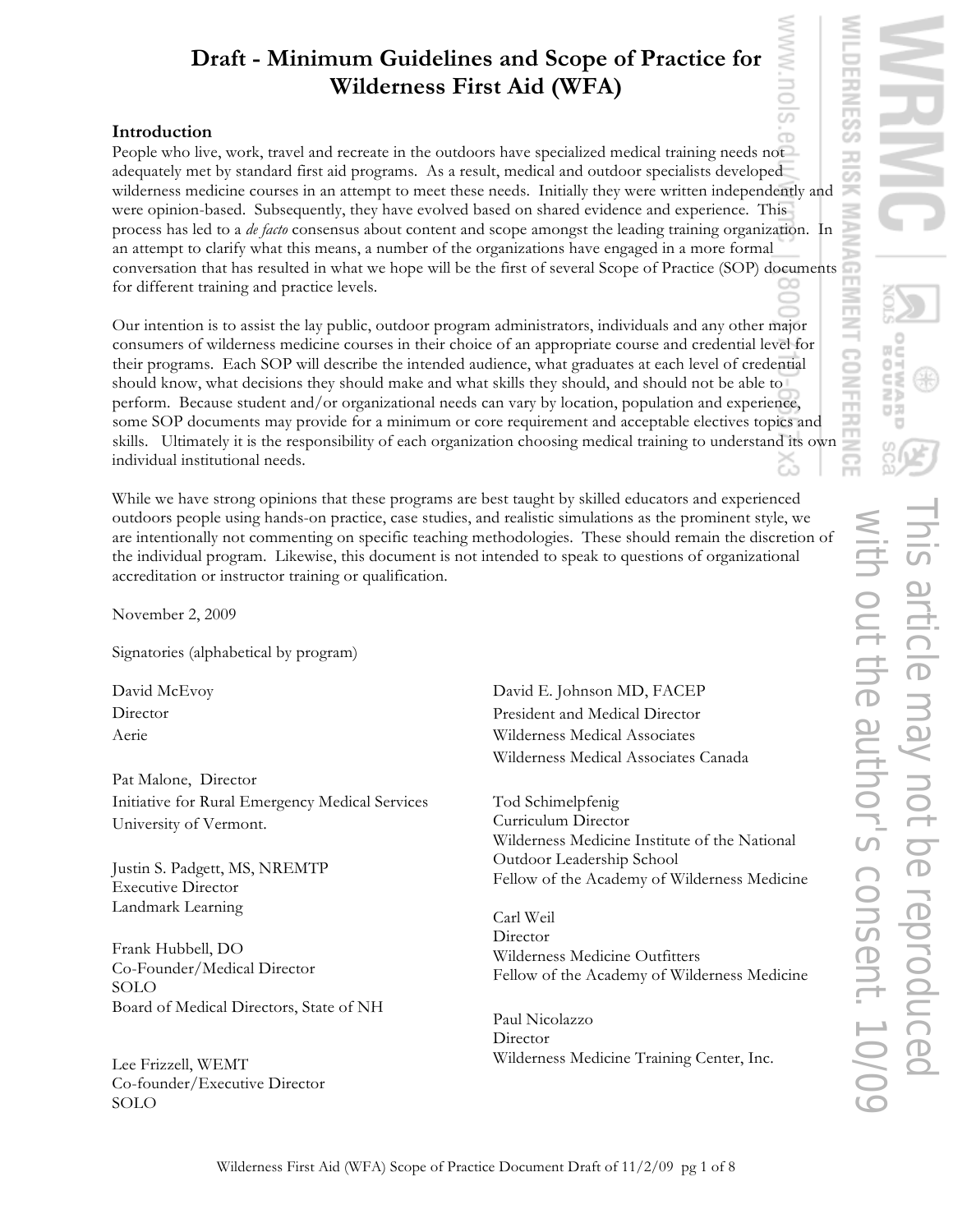## **Wilderness First Aid Overview**

A Wilderness First Aid (WFA) Course is intended for non-medical professionals

- For whom first aid delivery is a secondary responsibility
- People acting as a second rescuer for a higher trained person
- People with the outdoor skills needed to participate and/or lead the trip and who have an effective emergency action plan
- Individuals traveling alone, with family, and/or friends

In the context of:

- Short trips relatively close to help; day trips/camps, stationary wilderness camps, weekend family activities, front-country outdoor recreation
- People in locations where evacuations are primarily walkouts or carryout with the assistance of local resources and where local EMS access is expected in a timely manner (< 8 hours)

Additional certification recommended to have a valid WFA

- CPR for adults, children > age 8.
- AED

## **Focus and Content Overview**

- Minimum 16 hour course (exclusive of CPR) with an emphasis on practical skills and drills.
- Minimum age of 16
- Focus is on:
	- o Performing a basic physical exam to identify obvious injuries or abnormalities, assessing basic and obvious signs, symptoms, and vital sign patterns, along with obtaining a simple relevant history (e.g., SAMPLE)
	- o Prevention of problems anticipated by the activity and environment
	- o Treatment focused on stabilization of emergencies, initiation of specific and appropriate treatments (basic splints, wound care, spine immobilization, managing heat and cold) and assistance to patients utilizing their personal medications
	- o Conservative decisions on the need for, urgency of and appropriate type of evacuation and for interventions appropriate for this level of training

*Does not include:*

- o traction splints
- o wound closing
- o use of prescription medications other than epinephrine by auto-injector for anaphylaxis
- o needle decompression
- o invasive or mechanical airway adjuncts
- o immobilization on backboard or litter
- o releasing tourniquets in the field
- o complex medical assessment or diagnosis
- o passive reduction of shoulder and patella dislocation (elective skill)
- o spine clearing (elective skill)

ò

œ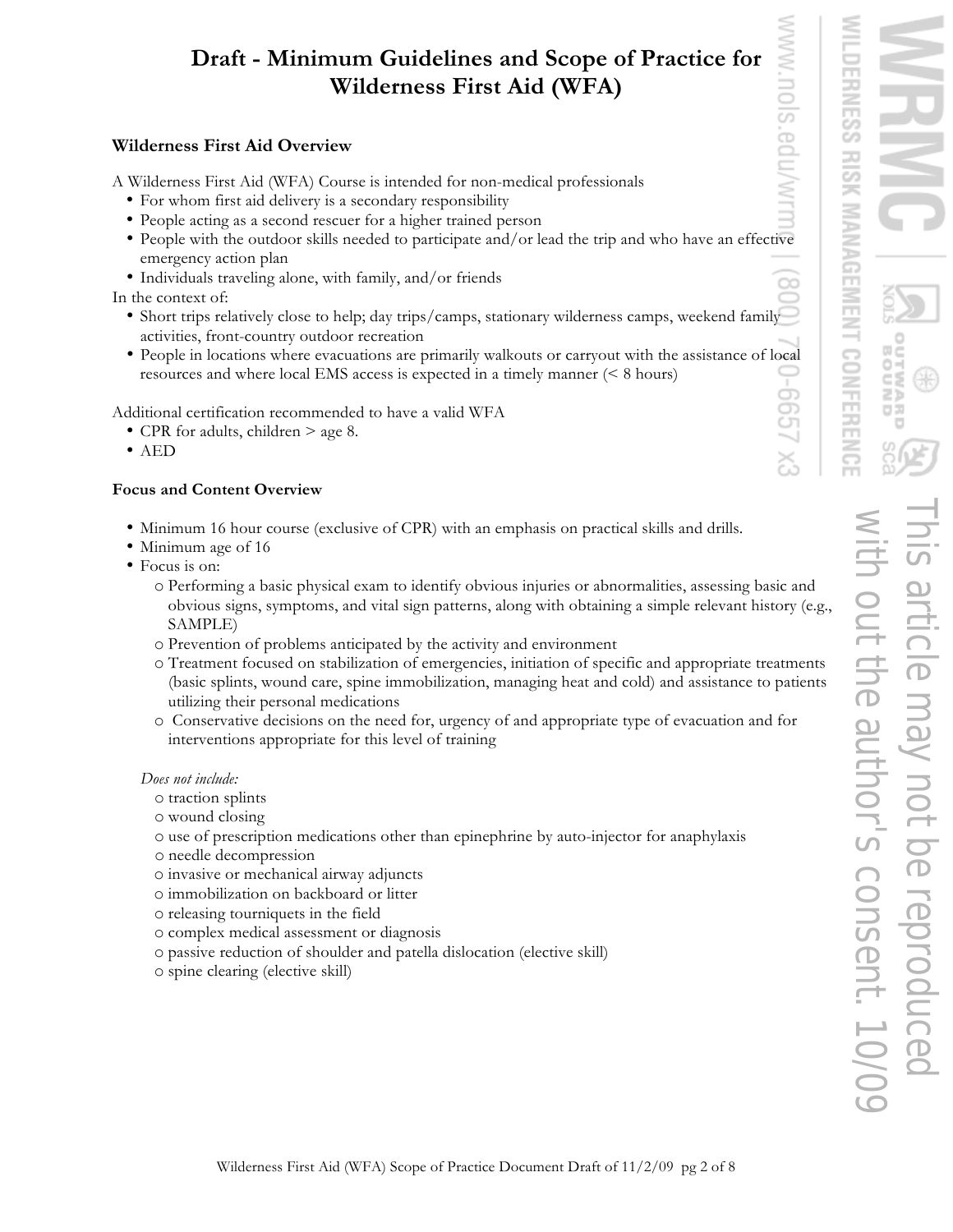## **Core Skills**

#### **Patient Assessment**

- Evaluate the scene assess for safety and causes, emphasizing personal and team protection
- Perform an Initial Assessment/Primary Survey (Identify and treat life threats)
	- o Respiratory System
		- manually open, maintain and protect an airway
		- provide adequate ventilations by mouth to mask
	- o Circulatory System
		- assess for pulse and signs of life**,** administer chest compressions, and use AED
		- control serious bleeding with well-aimed direct pressure, pressure bandage or tourniquet
	- o Nervous System
		- assess LOC/LOR, identify a potential mechanism for spine injury, protect the spine and minimize movement
	- monitor and maintain airway control and breathing for people with an impaired LOC/LOR
- Perform a Secondary Survey/Focused History and Physical Exam
	- o Perform a basic physical exam to identify obvious injuries or abnormalities
	- o Measure and monitor vital signs (LOC/LOR, P, RR, Skin signs)
	- o Take a basic patient history (SAMPLE)
	- o Monitor a patient for changes over time
	- o Document findings and ongoing assessments and treatments

*Does not include:* 

- o Assessing blood pressure
- o Assessing lung sounds
- o Assessing pupils
- o Assessing or evaluating complex medical histories
- o Invasive or mechanical airway adjuncts
- o Needle decompression

## **Circulatory System**

Volume shock

- Identify common causes/mechanisms (vomiting/diarrhea; traumatic bleeding) and s/s of volume shock (vital sign patterns) and differentiate from an acute stress reaction
- Initiate appropriate treatment to include:
	- o Oral fluids
	- o Stabilizing injuries
	- o Controlling external bleeding with well-aimed direct pressure, pressure/clot enhancing bandage or tourniquet
	- o Protecting from adverse environmental conditions
- Initiate evacuation when faced with high risk problems associated with volume shock
	- o Cannot stop fluid loss
	- o Losses exceed ability to restore volume
	- o Persistently abnormal or worsening vital signs
	- o Inability to maintain core body temperature

Acute Coronary Syndrome

- Recognize signs and symptoms
- Initiate appropriate treatment to include:
	- o Stop activity
	- o Support patient with their personal medications (e.g. prescribed nitro and aspirin)
- Initiate evacuation and access EMS/SAR

.<br>O  $\supset$ 

**WITNC** 

 $90^{\circ}$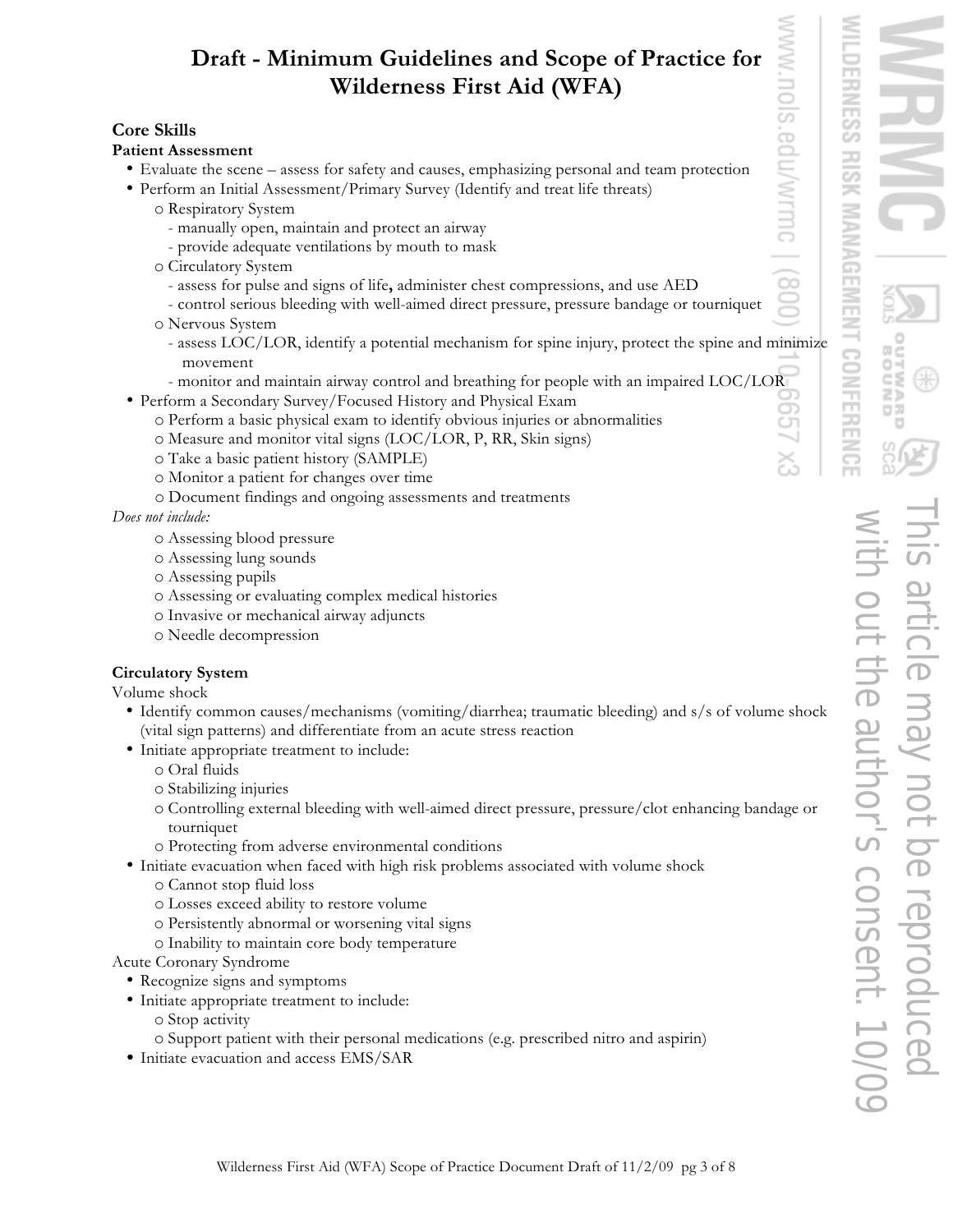## **Respiratory System**

- Identify the most common causes and s/s of respiratory distress and respiratory failure (asthma, airway obstruction, trauma)
- Initiate appropriate treatment to include:
	- o Maintain appropriate and comfortable position
	- o Maintain patent airway and ventilation as needed
	- o Assist patient with personal medications (e.g. prescribed inhaler)
- Initiate evacuation when faced with high risk problems associated with respiratory compromise
- o Cannot improve respiratory status
	- o Cyanosis
	- o Worsening symptoms despite treatment
	- o Persistently abnormal mental status

#### *Does not include:*

o Use of epinephrine to treat asthma

## **Nervous System**

- Identify the most common causes of abnormal mental status (trauma, extremes of temperature, inadequate oxygen, low blood sugar, seizure)
- Identify traumatic brain injury
	- o Alteration of mental status
	- o Loss of consciousness
	- o Amnesia
	- o Confusion, disorientation
- Protect the patient (airway, spine, environmental extremes)
- Initiate evacuation

Non-traumatic causes of abnormal mental status

- Treat with
	- o Oral sugar
	- o Radical cooling in the presence of heat stroke
	- o External re-warming in the presence of mild hypothermia
	- o Ventilate a hypoxic patient
- Protect the patient's (airway, spine, environmental extremes)
- Initiate evacuation when faced with a high risk nervous system problem from any cause
	- o Persistently altered mental status/disorientation
	- o Decreased level of consciousness
	- o No improvement despite treatment

## **Spine injury**

- Identify high risk mechanism of injury for spine
	- o Fall associated with loss of consciousness
	- o Trauma resulting from high velocity impact (e.g., MVA, climbing falls, high speed skier/biker)
	- o Falls from greater than 3 ft (1 meter)
	- o Landing on head (axial loading)
- Identify signs and symptoms in all other potential injuries:
	- o Spine tenderness
	- o Loss or impaired motor or sensory function
	- o Unconsciousness or abnormal mental state
- Perform simple rolls, lifts and extrication to facilitate patient examination and protection
- Initiate patient protection including spine stabilization prior to accessing assistance for transport/evacuation for all high risk mechanisms or positive signs and symptoms

**MANAGEM** NFERENCE with out the author's consent. 10/09This article may not be reproduced **author's consent** 

**RISK** 

NTMC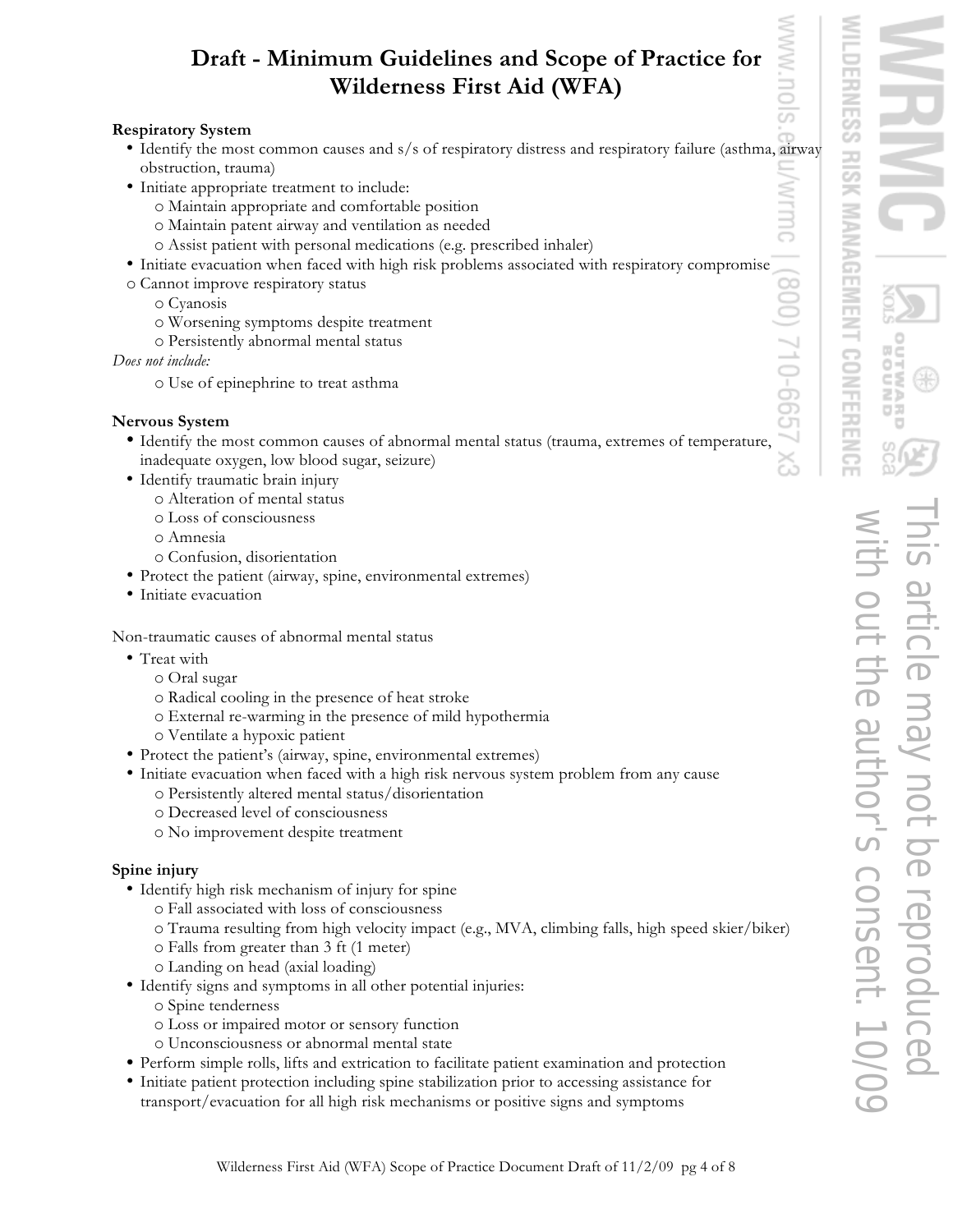#### *Does not include:*

- o Immobilization on a litter or backboard
- o Improvised litters or stretchers
- oSelective Spine Assessment (see electives)

#### **Wounds**

- Control bleeding with well-aimed direct pressure, pressure/clot enhancing bandage or tourniquet
- Identify simple versus high risk (grossly contaminated, marine, crushing, open joint spaces, animal bites) wounds
- Clean wounds by removing debris and irrigating (potable water under pressure, dilute povidone-iodine solution)
- Bandage wounds
- Manage blisters (prevention and treatment)
- Manage impaled objects (more than a fishhook or splinter)
	- o Remove airway obstructions and objects impaled from limbs only if:
		- unable to stabilize
		- will easily fall out
		- prevents transport
		- unable to control bleeding because of the object
- Identify signs/symptoms of an infection
	- o Local vs systemic
	- o Treatment Local warm compresses, promote drainage, monitor
	- o Treatment Systemic same, and evacuate
- Prevention: MRSA awareness, camp hygiene

#### Burns

- Assess
	- o Depth: Superficial, Partial, Full
	- o Approximate extent
	- o Identify high risk areas (palms and soles, face/airway, genitals)
- Treatment
	- o Cool, protect with clean, non-adherent bandage
	- o Make evacuation decision
	- o Prevention of sunburn
- Initiate evacuation for high risk problems associated with wounds/burns o Signs/symptoms of systemic infection
	- o Rapidly progressing local infection
	- o Uncontrolled bleeding or fluid loss
	- $\circ$  Large surface area burns (10% or > BSA in non-high risk areas e.g., = one arm)
	- o High risk burns (palms and soles, face/airway, genitals)
	- o Distal ischemia
- *Does not include*:
	- o Closing wounds with sutures
	- o Releasing tourniquets placed to control life-threatening bleeding
	- o Administering prescription antibiotics

#### **Musculoskeletal Injuries**

- Differentiate between stable and unstable injuries
	- o Inability to use
	- o Angulated
	- o Feels unstable
	- o Persistent distal ischemia

 $999 - 01.$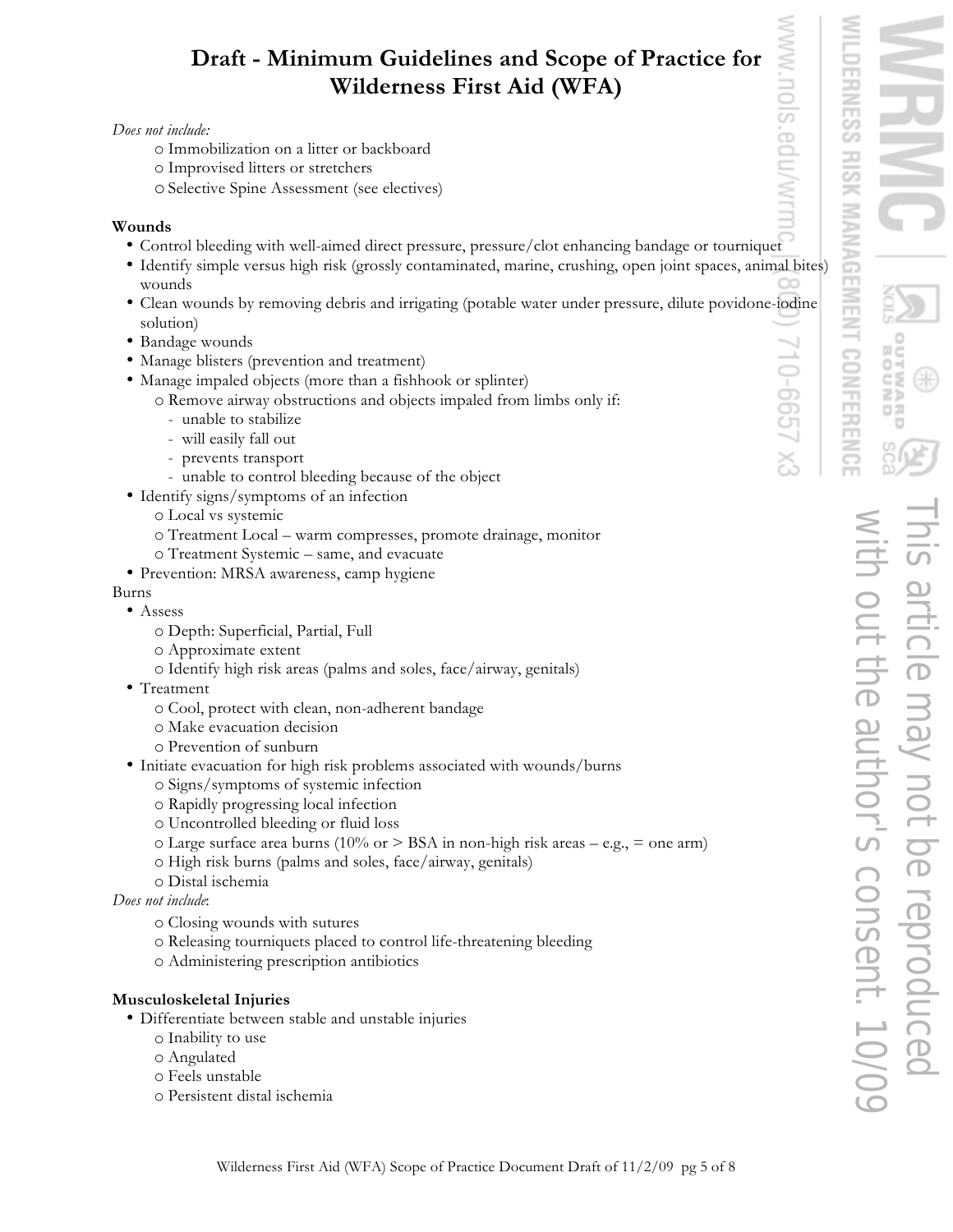- Identify high risk problems associated with musculoskeletal injuries:
	- o Fractures of the femur or pelvis
	- o Open fractures
	- o Persistently impaired CSM
	- o Involvement with a critical system
- Treat stable injuries using RICE and a brace/tape as needed
- Treat unstable injuries with:
	- o Gentle traction into position for angulated long bones
	- o Traction into position joints only if there is impaired CSM or splinting in position is impossible
	- o Splints that provide adequate stabilization, are comfortable for extended care situations and allow for ongoing monitoring of perfusion

#### *Does not include*:

- o Traction splints for the femur
- o Reducing dislocations (see elective topics)

#### **Allergic Reactions**

- Identify local and mild allergic reactions
- Identify anaphylaxis
- Treatment
	- o Local cool compresses, topical corticosteroid
	- o Mild allergic reactions with oral antihistamine
	- o Anaphylaxis
		- Epinephrine via autoinjector
		- Oral antihistamines
		- Evacuate

*Does not include*:

- o Epinephrine from ampoules or vials
- o Corticosteroids, other than topical

#### **Heat related illness**

- Identify and treat heat exhaustion/dehydration and heat stroke
- Treat
	- o Heat exhaustion/dehydration
		- Oral Fluids and electrolytes
		- Evacuate if not improving
	- o Heat stroke
		- Aggressive, immediate cooling
	- Evacuate
- Identify predisposing environmental conditions and preventive strategies
	- Hydration/avoidance of over-hydration

#### **Cold related illness**

- Identify mild and severe hypothermia
- Treat
	- o Mild hypothermia
		- Oral fluid, calories, protect from the environment
		- Evacuate if not improving
	- o Severe hypothermia
		- Prevent heat loss (hypo wrap with added heat)
		- Handle gently, Evacuate
- Identify predisposing environmental conditions and preventive strategies

 $\overline{5}$ 

cedulwrmoc

 $599 - 01$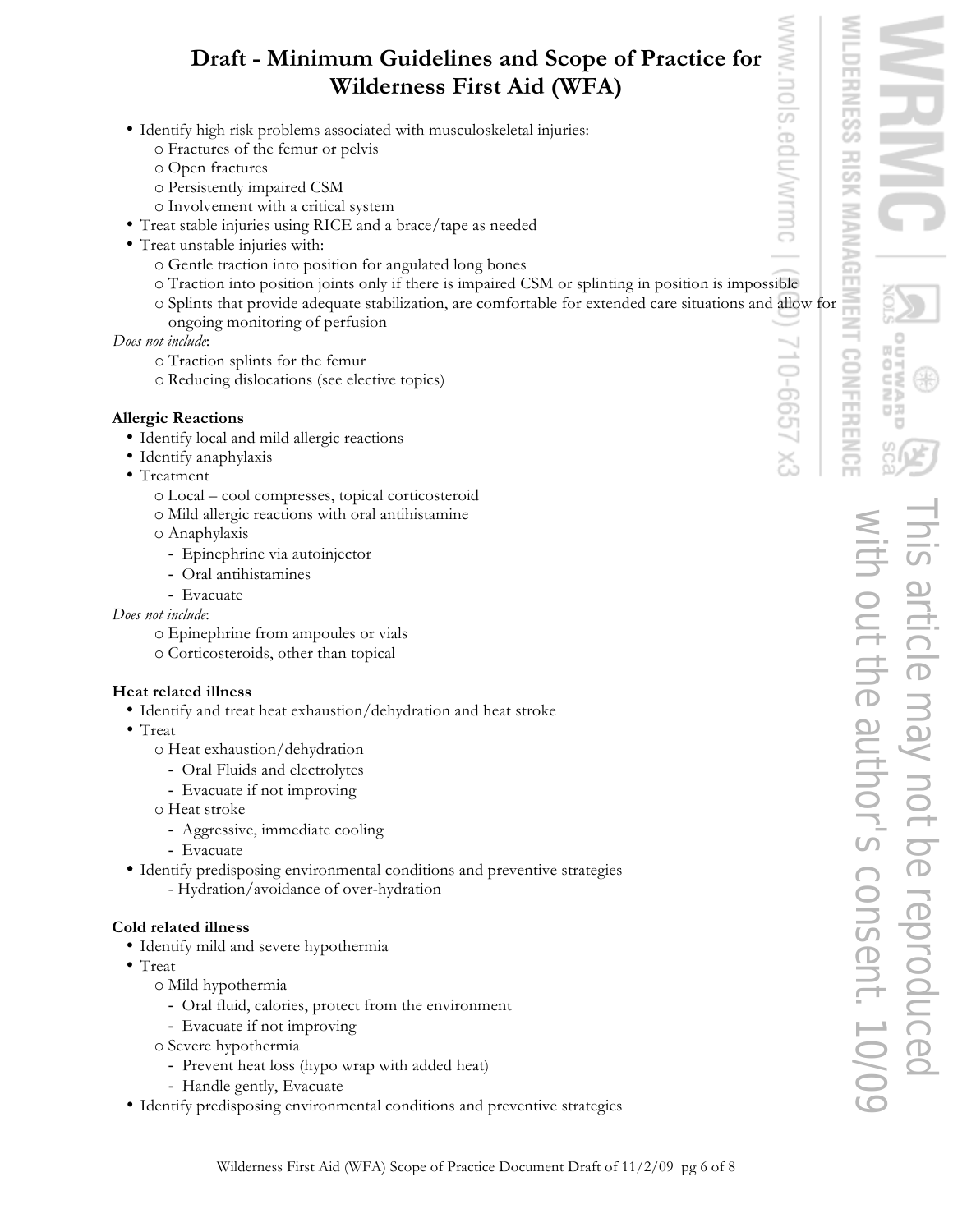## **Lightning**

- Identify high risk conditions and preventive strategies o Know local weather patterns, leave the scene and/or seek adequate shelter
- Treat what you find and initiate evacuation

## **Submersion**

- Identify high risk conditions and preventive strategies
- Emphasis on personal safety when planning rescue
- Treat what you find; emphasis on:
	- o Respiratory arrest
		- o Spine injury potential
		- o Hypothermia
- Evacuate everyone with a loss of consciousness or persistent respiratory distress

## **Common Medical Problems**

- Indentify red flag signs and symptoms necessitating evacuation
	- o Abdominal pain (local tenderness, fever, persistent vomiting, getting worse over 12 hrs)
	- o Vomiting and diarrhea (blood, fever, tenderness, what goes out exceeds intake)
	- o Any noticeable blood in stool, urine, or vomit
	- o Cough/URI (respiratory distress, fever, coughing up colored phlegm)
	- o UTI (fever, back pain/tenderness, vomiting)
	- o ENT (visual problems more than blurring, fever, airway compromise)
	- o Fever (abnormal mental state, headache, other as above)
- Prevention: camp hygiene (handwashing, kitchen sanitation), water disinfection *Does not include* 
	- o Detailed discussion of medical topics

## **Elective Topics**

A percentage of the 16 hours (approximately 2 hrs or 10%) can be dedicated to program, activity and environmentally relevant topics; local cold injury, altitude, snakebite, marine toxins, arthropod envenomation and dislocation reduction, or additional practice time on assessment and practical skills.

## **Dislocations**

- Elective skill with program specific parameters
- Passive reduction of shoulder dislocations (simple hanging arm/Stimson)
- Passive reduction of patella dislocations
- Reduction of obvious digit dislocations

#### *Does not include*

o Reduction of the hip, elbow, ankle, wrist or knee.

## **Spine Assessment**

• Elective skill with program specific parameters

## **Local Cold Injury (Frostbite and Non-Freezing Cold Injury)**

- Identify s/s of Frostbite and Non- Freezing Cold Injury
- Treat
	- o If not frozen, warm the injury.
	- o If frozen, warm water bath
	- o Protect from re-freeze, do not use radiant heat or massage.
- Evacuate if blisters form, patient is unable to use the injury or you cannot protect from re-freeze.
- Identify predisposing environmental conditions and preventive strategies

UOIS.

edu/wrmc

/900) 710-6657